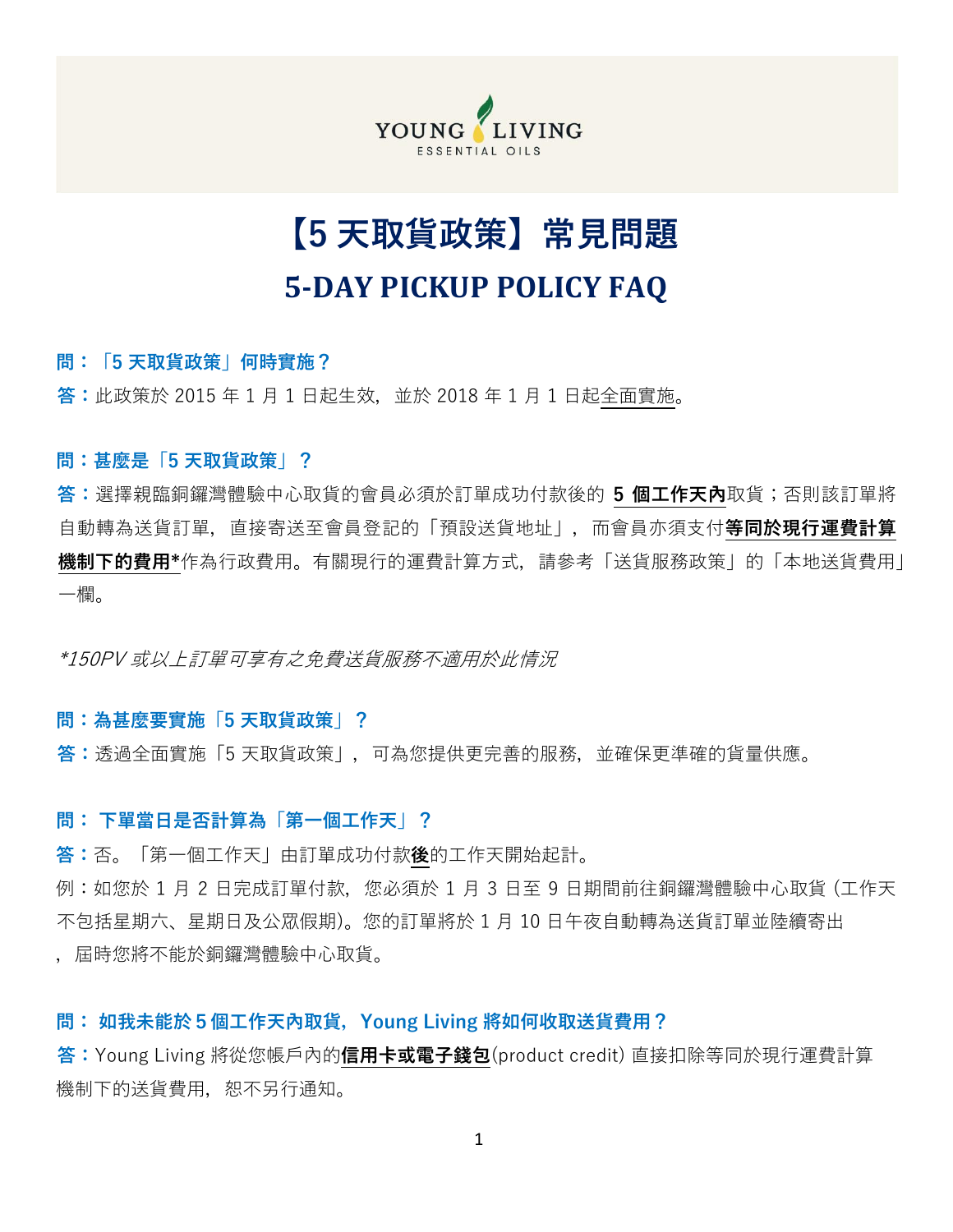

#### **問:承上題,如我的帳戶沒有儲存信用卡,或電子錢包內沒有餘額,如何扣除送貨費用?**

**答:**該訂單將會被取消;訂單金額將被退回至帳戶內的電子錢包,而不會退回至信用卡或以現金退款。 訂單一旦被取消,您的基本獎勵積分、每月忠誠禮品資格、每月佣金或其他優惠將會受到影響 。即使重新下單,亦不能重新獲得已被取消的獎勵或優惠。

# **問:如我的訂單包含只限於體驗中心訂購的產品 (如節日禮品套裝或推廣產品),但我未能於 5 個工作 天內取貨,會受影響嗎?**

**答:**整張訂單將會被取消;訂單金額只會被退回至帳戶內的電子錢包,而不會退回至信用卡或以現金 退款。訂單一旦被取消,您將不能重新獲得該訂單附帶的優惠。

#### **問:如何查看及更改我的「預設送貨地址」?**

**答:**[登入虛擬辦公室後,點](https://www.youngliving.com/vo/#/login)選「我的帳戶」,然後點選「我的地址」,就能查看及編輯「送貨地 址|,並選擇將哪一地址設為「預設送貨地址|。(\*我們會把貨品寄送至您的「預設送貨地址|,因此 請確保地址完整及正確。訂單一旦被處理,地址一律不設修改。)

#### **問:2018 年 1 月 1 日或之後的訂單才會受此政策影響嗎?**

**答:**「5 天取貨政策」已於 2018 年 1 月 1 日起全面實施;實施當日及之後的訂單將受此政策約束 。此政策適用於所有訂單,包括標準訂單、基本獎勵訂單及基本獎勵積分兌換訂單 。

#### **問: 如我希望於銅鑼灣體驗中心取貨,有甚麼需要注意?**

**答:**我們建議您在下單前安排好取貨時間。如您有訂購基本獎勵訂單,並預計未能於 5 個工作天內前 往取貨,[請登入虛擬辦公室更改基](https://www.youngliving.com/vo/#/login)本獎勵訂單過數日至另一天。如您有外遊或公幹的打算,建議您選 用本地送貨服務,並將貨件寄至親友家代收[。您可按此了解本](https://www.youngliving.com/zh_HK/company/local-delivery-policy)地送貨服務詳情。

#### **問: 如欲查詢有關此政策的內容,我應該怎樣做?**

**答:**您可致電顧客服務熱線(香港 +852-2897-5600 | 澳門 0800848)或電郵至 [HK@youngliving.com](mailto:HK@youngliving.com) / [macau@youngliving.com](mailto:macau@youngliving.com),我們的顧客服務專員很樂意為您解答。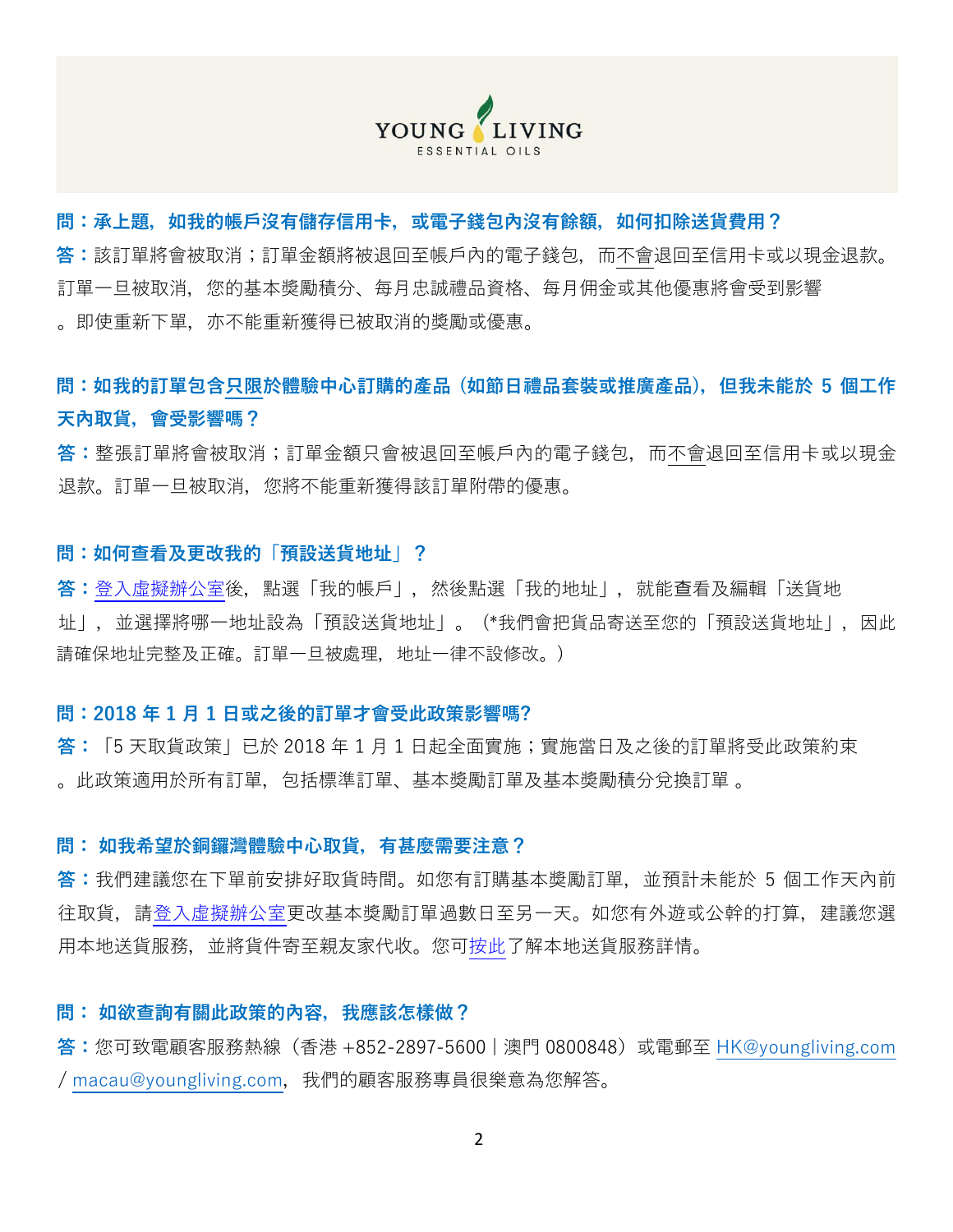

#### QS: When will the 5-Day Pickup Policy be executed?

ANS: This policy has been effective since January 1, 2015. It will be fully executed and enforced starting January 1, 2018.

# QS: What is the "5-Day Pickup Policy" about?

ANS: Members are advised to pick up the "self pick-up" order at our Causeway Bay Experience Centre **within 5 working days** after successful payment. Otherwise, the "self pick-up" order will be automatically switched to a shipping order and delivered to member's "default shipping address". At the same time, a delivery fee equivalent to **shipping fee of that order under current shipping fee calculation scheme\*** will be applied at member's expense. Please refer to the "Local Delivery Fee" section under "Local Delivery Service Policy" for current shipping fee calculation scheme.

*\*The free delivery enjoyed by placing orders of 150PV or above is NOT applicable here* 

# QS: Why is Young Living executing this policy?

ANS: Young Living is making this change on the pickup arrangement to provide our members with better service and ensure accurate product availability.

# QS: Does the order processing date count as the "first working day"?

ANS: No. The first working day will be the day after your successful order payment.

For example, if you order is processed on January 2, 2018, you must pick up the "self pick-up" order at Causeway Bay Experience Centre between January 3-9, 2018 (Saturday, Sunday and public holidays are not counted as "working days"). Your order will be switched to a shipping order by midnight January 10 and scheduled to be shipped out. Once this is done, you can no longer pick up your order at Causeway Bay Experience Centre.

QS: How can I pay the shipping fee if I do not pick up the "self pick-up" order within 5 working days? ANS: The delivery fee equivalent to shipping fee of that order under current shipping fee calculation scheme will be automatically charged from member's credit card or deducted from account credit on file without further notice.